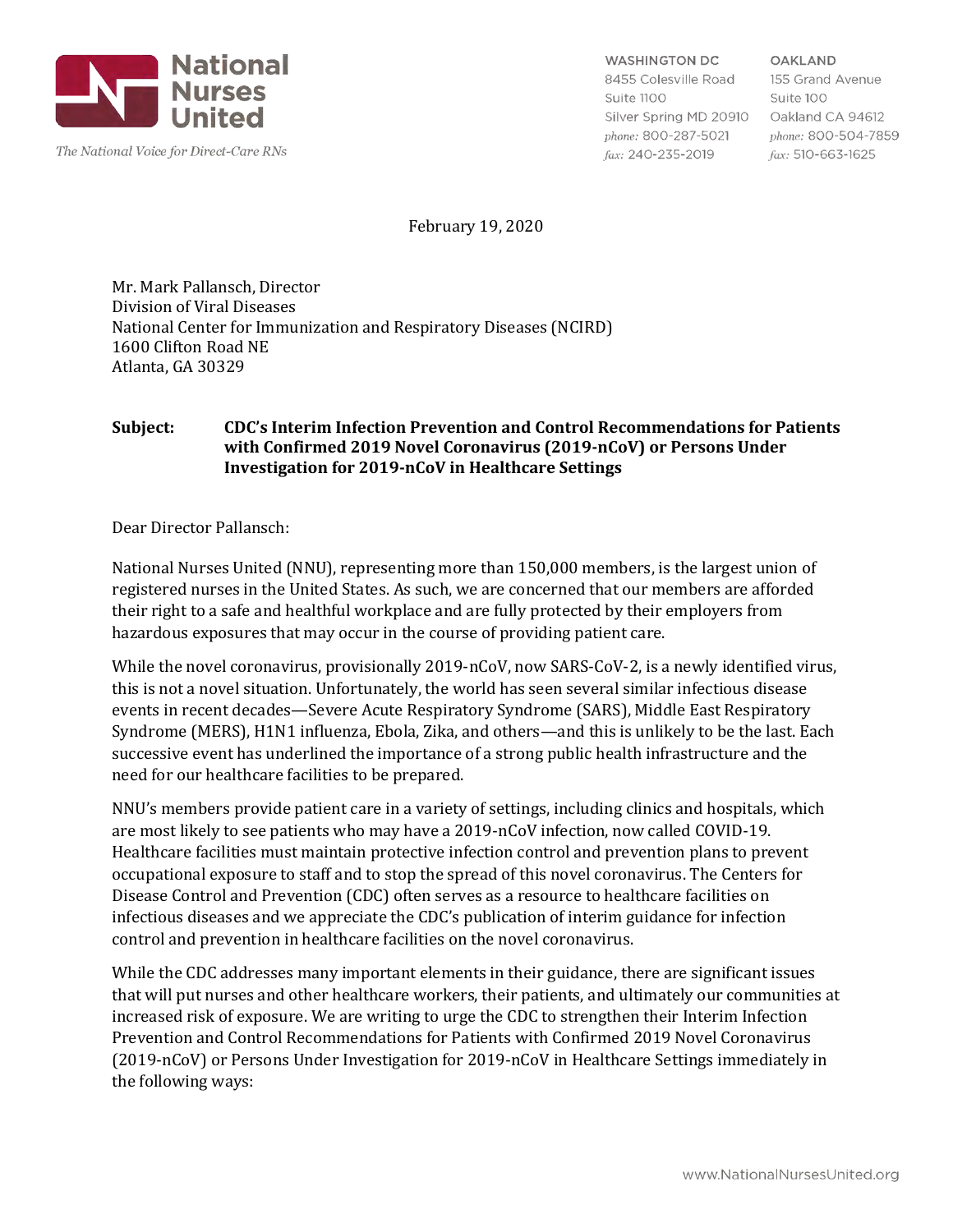# **1. CDC should remove all references to the outdated "six foot rule."**

Section 1 of the interim guidance addresses measures to screen and isolate patients to prevent the spread of novel coronavirus in healthcare facilities. Prompt recognition and isolation of possible COVID-19 cases is a significant element in preventing further spread. CDC's guidance rightly recommends that source control procedures be implemented and that patients with symptoms of respiratory infection should not be allowed to wait with other patients.

Instead, CDC states that patients who have symptoms of any respiratory infection should be placed in a "separate, well-ventilated space that allows waiting patients to be separated by 6 or more feet...." Recent advancements have allowed much more thorough characterization of respiratory droplet size, mass, settling and evaporation time, and other factors that influence particulate behavior. This research indicates that with respiratory symptoms such as sneezing or coughing a wide range of aerosols are created, some of which travel through and remain in the air for some time.<sup>1</sup>

During flu season there are many patients presenting to healthcare facilities with respiratory symptoms. CDC's guidance would have these patients waiting in the same space as patients with possible COVID-19 cases, effectively exposing them to this novel virus and encouraging its continued spread. The "six foot rule" is archaic and the CDC should strike all reference to it from their infection control and prevention guidance. The CDC should instead recommend that patients identified as possible COVID-19 cases be placed in an isolation room immediately, preferably one with negative pressure.

# **2. CDC should rectify their definition of "hand hygiene," which currently violates OSHA's Bloodborne Pathogens Standard.**

Section 2 addresses isolation precautions, including personal protective equipment (PPE), and other work practice controls. Under "Hand Hygiene," the CDC explicitly recommends that healthcare workers should perform "hand hygiene using ABHS [alcohol-based hand sanitizer] before and after all patient contact, contact with potentially infectious materials, and before putting on and upon removal of PPE, including gloves." The CDC adds handwashing with soap and water as an afterthought, "Hand hygiene in healthcare settings also can be performed by washing with soap and water for at least 20 seconds...." Especially when dealing with a novel virus about which little is known, this is an irresponsible recommendation. Hand sanitizer only removes some—not all—of certain kinds of bacteria and viruses whereas handwashing with soap and water is significantly more protective.

Further, the CDC's promotion of hand sanitizer does not meet the level of protection required by the Occupational Safety and Health Administration's (OSHA) Bloodborne Pathogens Standard (29 CFR 1910.1030), which mandates that hand hygiene be performed with soap and water after removal of gloves or other PPE and after contact with blood or other potentially infectious materials. Hand sanitizer is allowed as a backup for situations when handwashing with soap and

<sup>&</sup>lt;sup>1</sup> For example, see: Lee, J., D. Yoo, et al. (2019). Quantity, Size Distribution, and Characteristics of Cough-generated Aerosol Produced by Patients with an Upper Respiratory Tract Infection. *Aerosol and Air Quality Research*, 19: 840- 853.

Xiao, S., Y. Li, et al. A study of the probable transmission routes of MERS-CoV during the first hospital outbreak in the Republic of Korea. *Indoor Air*, 28(1): 51-63.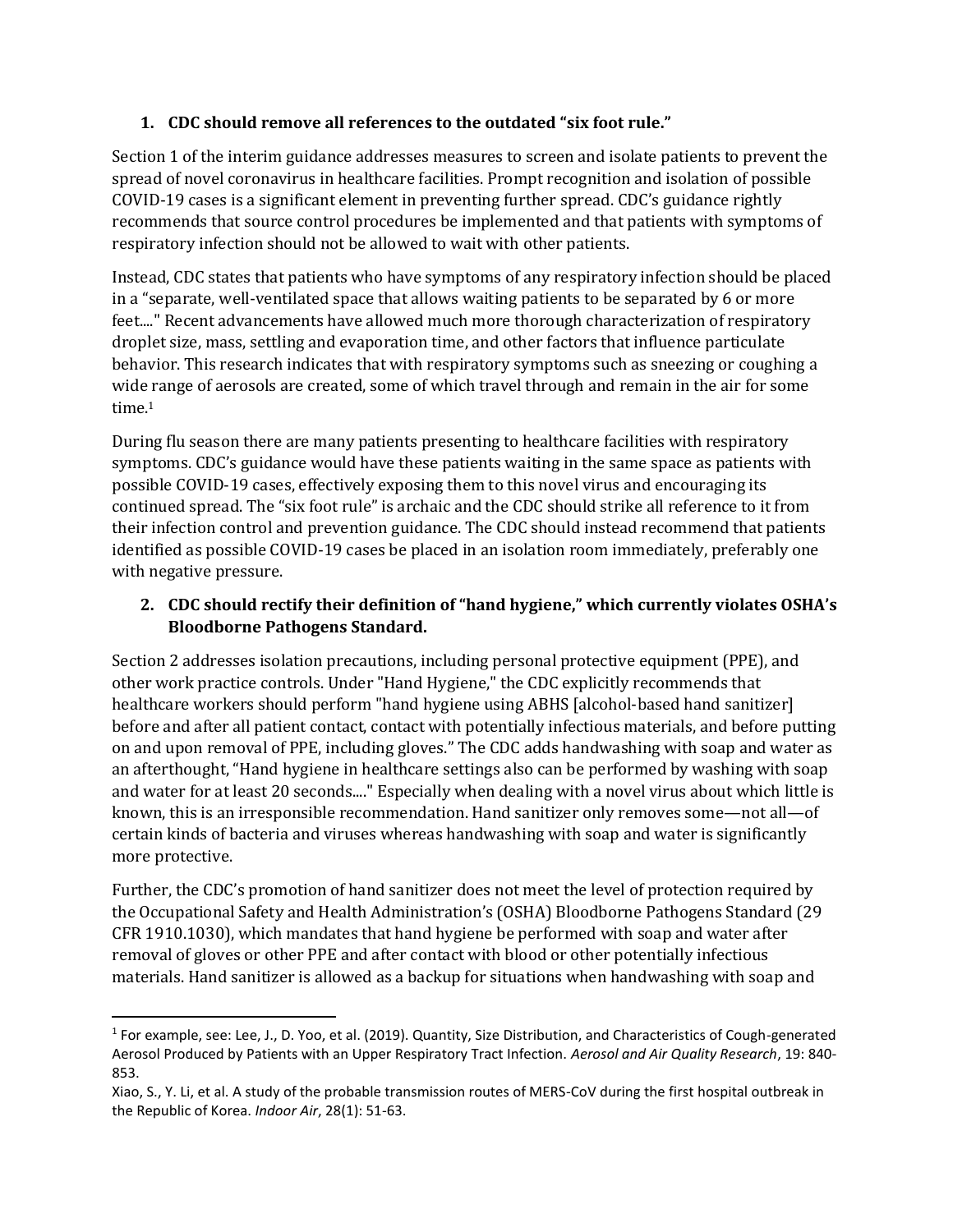water is not feasible, but OSHA still requires that hands be washed with soap and water as soon as feasible (29 CFR 1910.1030(d)(2)(iv)).

In addition, CDC should note the recent letter the U.S. Food and Drug Administration (FDA) sent to GOJO Industries Inc., maker of PURELL hand sanitizer products. FDA took issue with several claims made in marketing materials about the efficacy of PURELL against bacteria, viruses, and preventing the spread of infectious diseases:<sup>2</sup>

FDA is currently not aware of any adequate and well-controlled studies demonstrating that killing or decreasing the number of bacteria or viruses on the skin by a certain magnitude produces a corresponding clinical reduction in infection or disease caused by such bacteria or virus.

The CDC's promotion of hand sanitizer use for COVID-19 is irresponsible and should be remedied immediately.

# **3. CDC should strengthen their PPE recommendations for healthcare workers providing care to known or suspected COVID-19 cases.**

Section 2 and the Appendix address the PPE to be worn by healthcare workers providing care to patients with confirmed or suspected COVID-19. It is important that the CDC has recognized the need for respiratory and eye protection, among other elements, to prevent healthcare worker exposure to this novel virus. However, there are several issues with CDC's recommendations on PPE.

First, the CDC guidance does not address the compatibility issues posed by wearing goggles with an N95 filtering facepiece respirator. Goggles can disrupt the seal of the facepiece respirator, undermining the protection that must be provided. OSHA's Technical Manual strongly recommends that "full-facepiece respirators be worn where either corrective glasses or eye protection is required…."<sup>3</sup> OSHA also notes that the full-facepiece respirator may be more comfortable and less cumbersome than the combination of a half-facepiece respirator and goggles. In hospitals and other healthcare settings, powered air-purifying respirators (PAPRs) and other full facepiece respirators are better options in these situations when both eye and respiratory protection are needed. CDC should remedy their guidance to recommend PAPRs or other full-facepiece respirators when both respiratory and eye protection are needed.

Second, the CDC's recommendation for simple isolation gowns may be inadequate. Since the current outbreak began, our knowledge of SARS-2/COVID-19 has evolved rapidly; but there is still much we do not know including how long this novel coronavirus may persist on surfaces. A recent review of the literature on the persistence of coronaviruses on inanimate surfaces found that several human coronaviruses can persist on inanimate surfaces for up to nine days.<sup>4</sup> The CDC's recommended PPE ensemble leaves healthcare workers' necks, heads, lower legs, and shoes

<sup>2</sup> U.S. Food and Drug Administration, Division of Pharmaceutical Quality Operations III (January 17, 2020). *Warning Letter: Case # 599132*. Retrieved from [https://www.fda.gov/inspections-compliance-enforcement-and-criminal](https://www.fda.gov/inspections-compliance-enforcement-and-criminal-investigations/warning-letters/gojo-industries-inc-599132-01172020)[investigations/warning-letters/gojo-industries-inc-599132-01172020.](https://www.fda.gov/inspections-compliance-enforcement-and-criminal-investigations/warning-letters/gojo-industries-inc-599132-01172020)

<sup>3</sup> U.S. Occupational Safety and Health Administration. *OSHA Technical Manual, Section VIII: Chapter 2, Respiratory Protection*. Retrieved from [https://www.osha.gov/dts/osta/otm/otm\\_viii/otm\\_viii\\_2.html.](https://www.osha.gov/dts/osta/otm/otm_viii/otm_viii_2.html)

<sup>4</sup> Kampf, G., D. Todt, et al. Persistence of coronaviruses on inanimate surfaces and its inactivation with biocidal agents. *Journal of Hospital Infection*, In press.